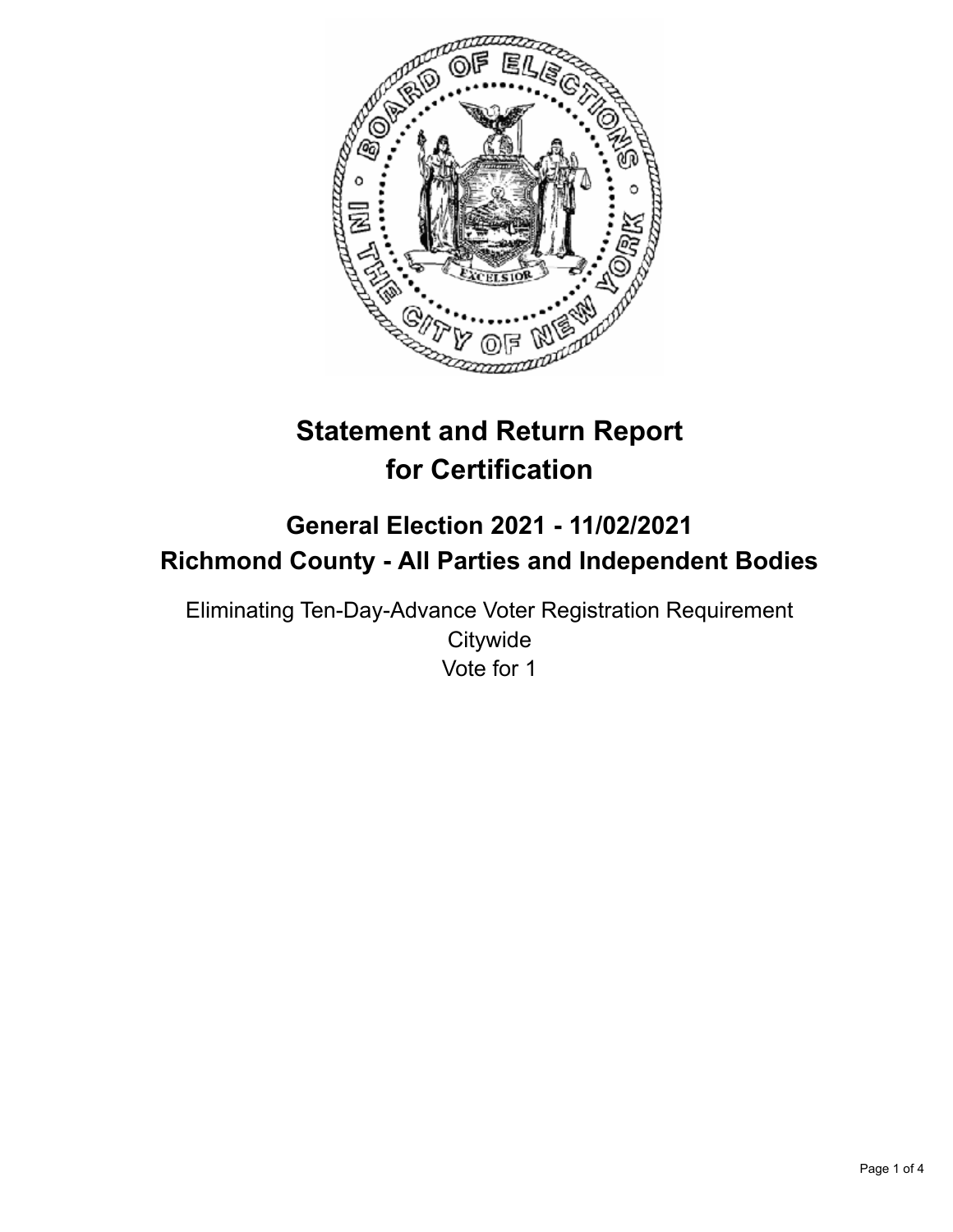

## **Assembly District 61**

| <b>PUBLIC COUNTER</b>                                    | 21,312 |
|----------------------------------------------------------|--------|
| <b>MANUALLY COUNTED EMERGENCY</b>                        | 0      |
| ABSENTEE / MILITARY                                      | 1,312  |
| <b>AFFIDAVIT</b>                                         | 81     |
| <b>Total Ballots</b>                                     | 22,705 |
| Less - Inapplicable Federal/Special Presidential Ballots | 0      |
| <b>Total Applicable Ballots</b>                          | 22,705 |
| <b>YES</b>                                               | 9.483  |
| <b>NO</b>                                                | 10,812 |
| <b>Total Votes</b>                                       | 20,295 |
| Unrecorded                                               | 2.410  |

## **Assembly District 62**

| <b>PUBLIC COUNTER</b>                                    | 35,072         |
|----------------------------------------------------------|----------------|
| <b>MANUALLY COUNTED EMERGENCY</b>                        | $\overline{2}$ |
| ABSENTEE / MILITARY                                      | 1,435          |
| AFFIDAVIT                                                | 198            |
| <b>Total Ballots</b>                                     | 36,707         |
| Less - Inapplicable Federal/Special Presidential Ballots | 0              |
| <b>Total Applicable Ballots</b>                          | 36,707         |
| <b>YES</b>                                               | 6,768          |
| <b>NO</b>                                                | 26,548         |
| <b>Total Votes</b>                                       | 33,316         |
| Unrecorded                                               | 3.391          |

## **Assembly District 63**

| <b>PUBLIC COUNTER</b>                                    | 24,967   |
|----------------------------------------------------------|----------|
| <b>MANUALLY COUNTED EMERGENCY</b>                        | $\Omega$ |
| ABSENTEE / MILITARY                                      | 1,484    |
| <b>AFFIDAVIT</b>                                         | 94       |
| <b>Total Ballots</b>                                     | 26,545   |
| Less - Inapplicable Federal/Special Presidential Ballots | 0        |
| <b>Total Applicable Ballots</b>                          | 26,545   |
| <b>YES</b>                                               | 7,730    |
| NO.                                                      | 15,924   |
| <b>Total Votes</b>                                       | 23,654   |
| Unrecorded                                               | 2.891    |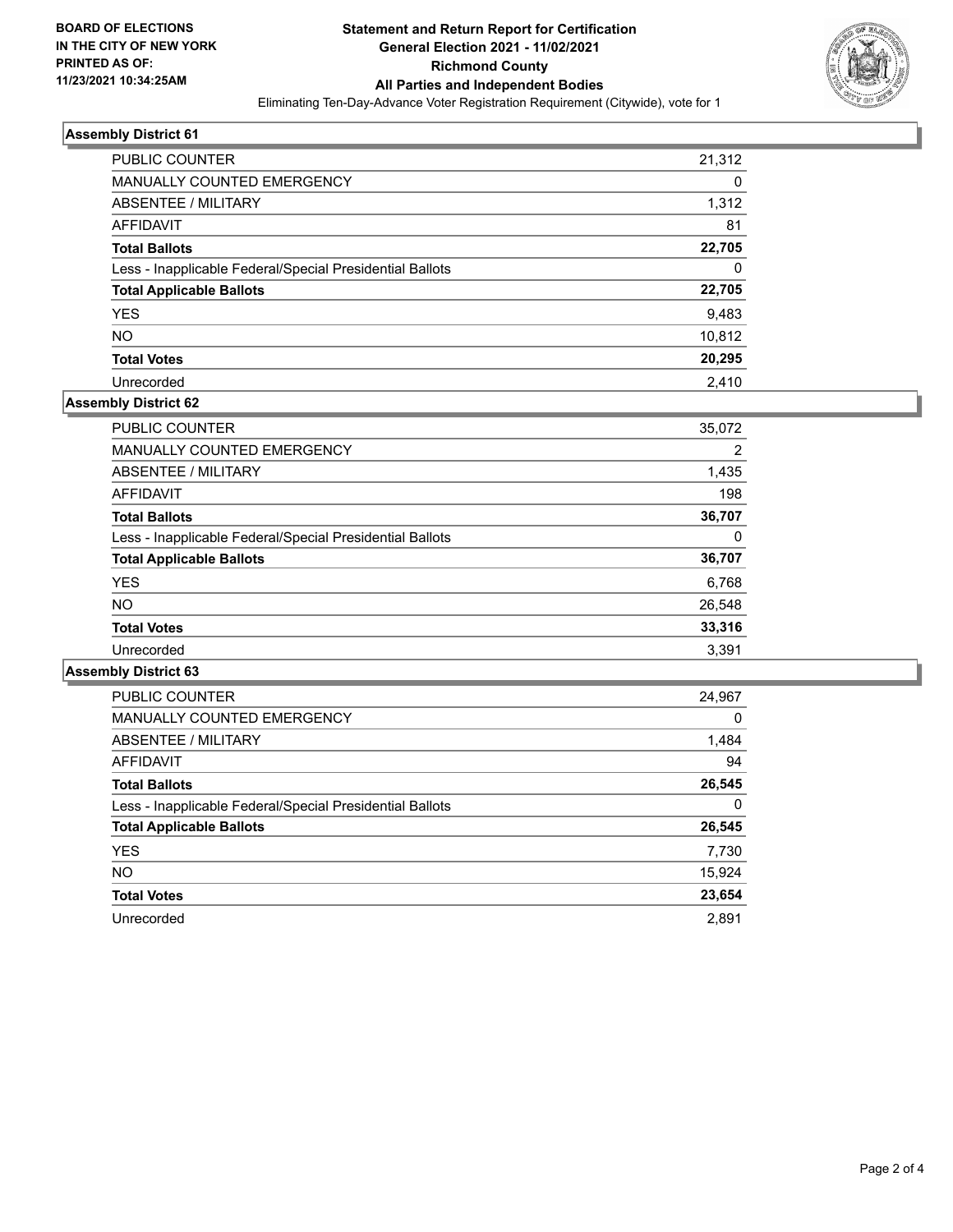

## **Assembly District 64**

| <b>PUBLIC COUNTER</b>                                    | 20,097 |
|----------------------------------------------------------|--------|
| <b>MANUALLY COUNTED EMERGENCY</b>                        | 0      |
| ABSENTEE / MILITARY                                      | 1,019  |
| <b>AFFIDAVIT</b>                                         | 90     |
| <b>Total Ballots</b>                                     | 21,206 |
| Less - Inapplicable Federal/Special Presidential Ballots | 0      |
| <b>Total Applicable Ballots</b>                          | 21,206 |
| <b>YES</b>                                               | 5,028  |
| NO.                                                      | 13,785 |
| <b>Total Votes</b>                                       | 18,813 |
| Unrecorded                                               | 2,393  |
|                                                          |        |